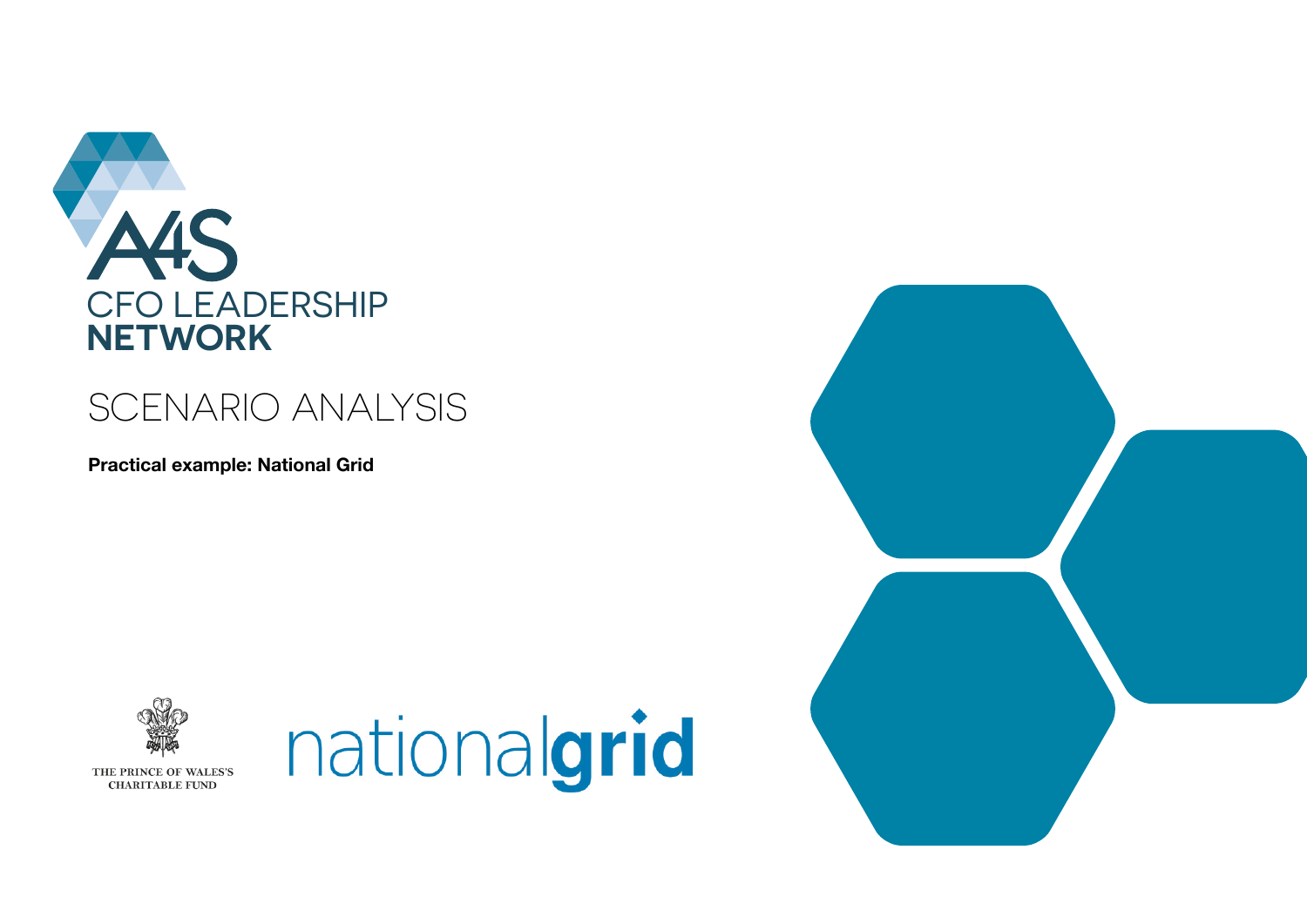

## **WHAT**

National Grid supplies gas and electricity, safely, reliably and efficiently to millions of customers and communities. We own and operate the high voltage electricity transmission network in England and Wales and the high-pressure gas transmission network across the UK. In the US, our gas and electricity businesses supply energy directly to customers.

We are at the heart of a transforming energy system and our focus is on decarbonization and embracing cleaner, renewable energy. As part of that, in 2019, we set a target to reduce our direct greenhouse gas emissions to net zero by 2050.

By the time we reach that goal, our business is likely to be unrecognizable. Regulations, technologies and needs will change hugely, no matter how governments and societies choose to address the challenge of climate change. The question is, how will they change and how can we plan a successful strategy amidst the uncertainty? We decided to use scenario analysis as a tool to help us plan ahead.

# **WHY**

Scenario analysis helps us consider and prepare for the range of possible futures that can diverge from the present. Our scenario analysis feeds directly into our Strategic Planning and Risk Management departments, giving real, valuable insights to support our business. It helps us capture new opportunities and mitigate against new risks that may emerge.

Our scenarios can guide us towards our net zero strategy. For example, we might work towards enabling the shift to electric vehicles and heat pumps on our electric networks or understanding what it could take to run fuels like hydrogen and renewable natural gas through our gas networks. In the competitive part of our business, long-term scenario insight also helped inform our decision to acquire a leading US solar and wind developer.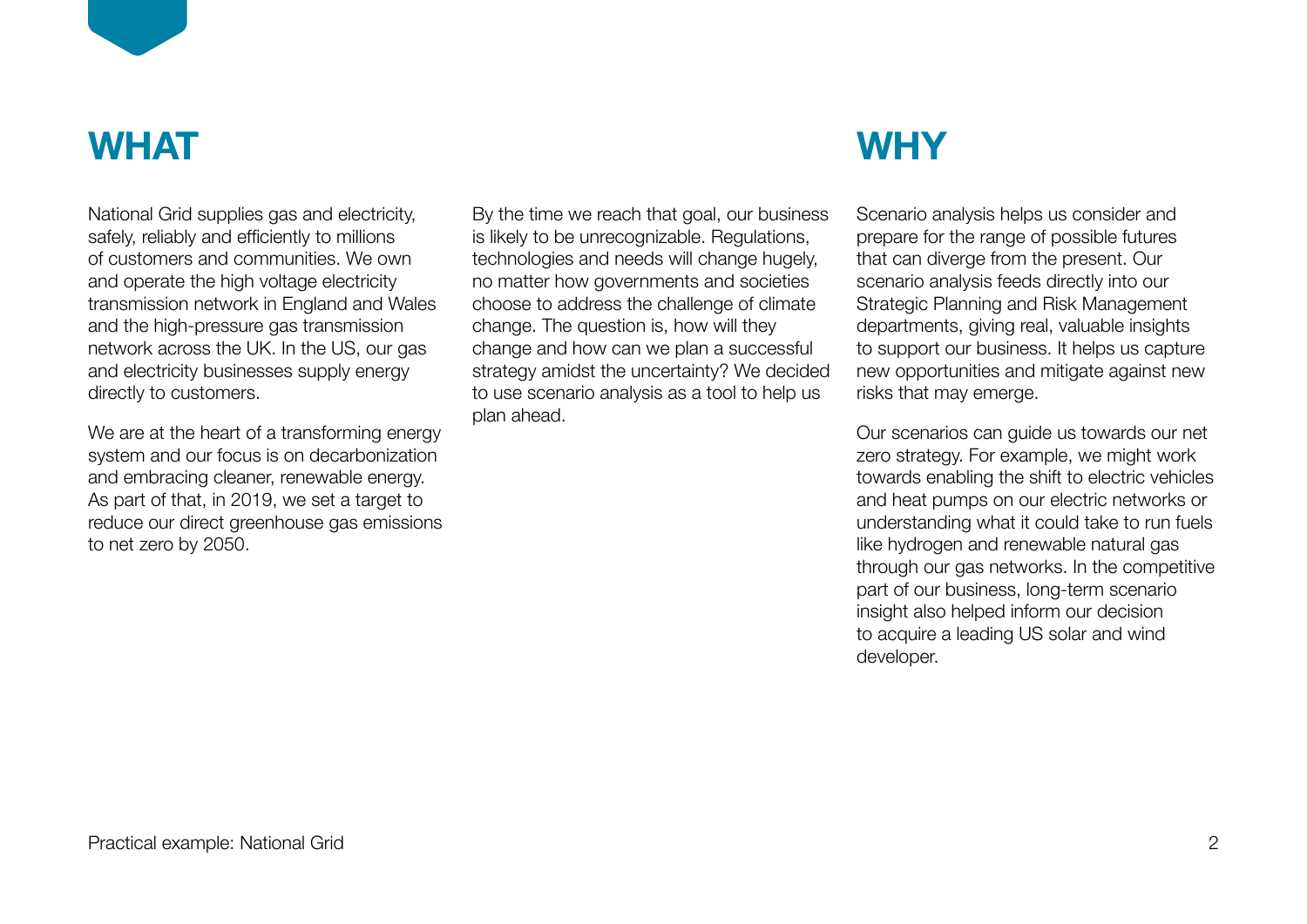

# **HOW**

Our process of scenario analysis falls into four steps:

- 1. Design a central narrative for the scenario, a challenging but plausible story that reflects just how much the world might change.
- 2. Translate the story to a quantitative picture, creating tools and models that can generate realistic results.
- 3. Run the analytics to find out what the models mean for energy markets.
- 4. Draw specific implications for the business and use them to make appropriate choices and address risks.

We refresh our scenarios or develop new ones every two to three years. Because of the significant changes since our last scenario exercise in 2016 – most importantly, the net zero target set by the UK Government – we decided to start anew for 2019/2020. We developed four new scenarios; two net zero scenarios where

society aggressively pursues and achieves its goals and keeps the global temperature rise to 1.5°C, one where society makes progress but misses the targets, and one where we fall further short of those goals.

While we had a centralized team working on the scenarios, we involved broader sections of the business from the beginning. By keeping everyone informed, and getting input, steering and challenges from different groups, we made business units a key part of the process. When it came to getting the scenarios signed off and finalized, we found that the business units were already using them in their decision-making processes.

#### MODELLING QUANTITATIVE REAL-WORLD DATA

Adapting the scenarios into functional quantitative models is an area where we are still learning. Our market fundamentals team carries out long-term forecasting of the electricity and power markets based on our most likely base case, going out to 2050. By making use of our in-house expertise and

commissioning bespoke tools, we can better understand the value of energy generation in the future and what financial returns would look like compared to today.

#### GUIDING KEY BUSINESS DECISIONS

The key reason for using scenarios is to stress-test our portfolio. If a business performs moderate-to-strong in all four scenarios, it is an indication of resilience. If another one struggles in all but one scenario or sees significant downsides in any, we can question if that is a business we want to be in or decide to make strategic changes.

In any net zero scenario, the operating environment and regulatory framework will become increasingly aligned with decarbonization goals. Our scenarios can guide us towards our net zero strategy. For example, we might work towards enabling the shift to electric vehicles or understanding what it could take to run fuels like hydrogen and renewable natural gas through our networks. In the US, where our license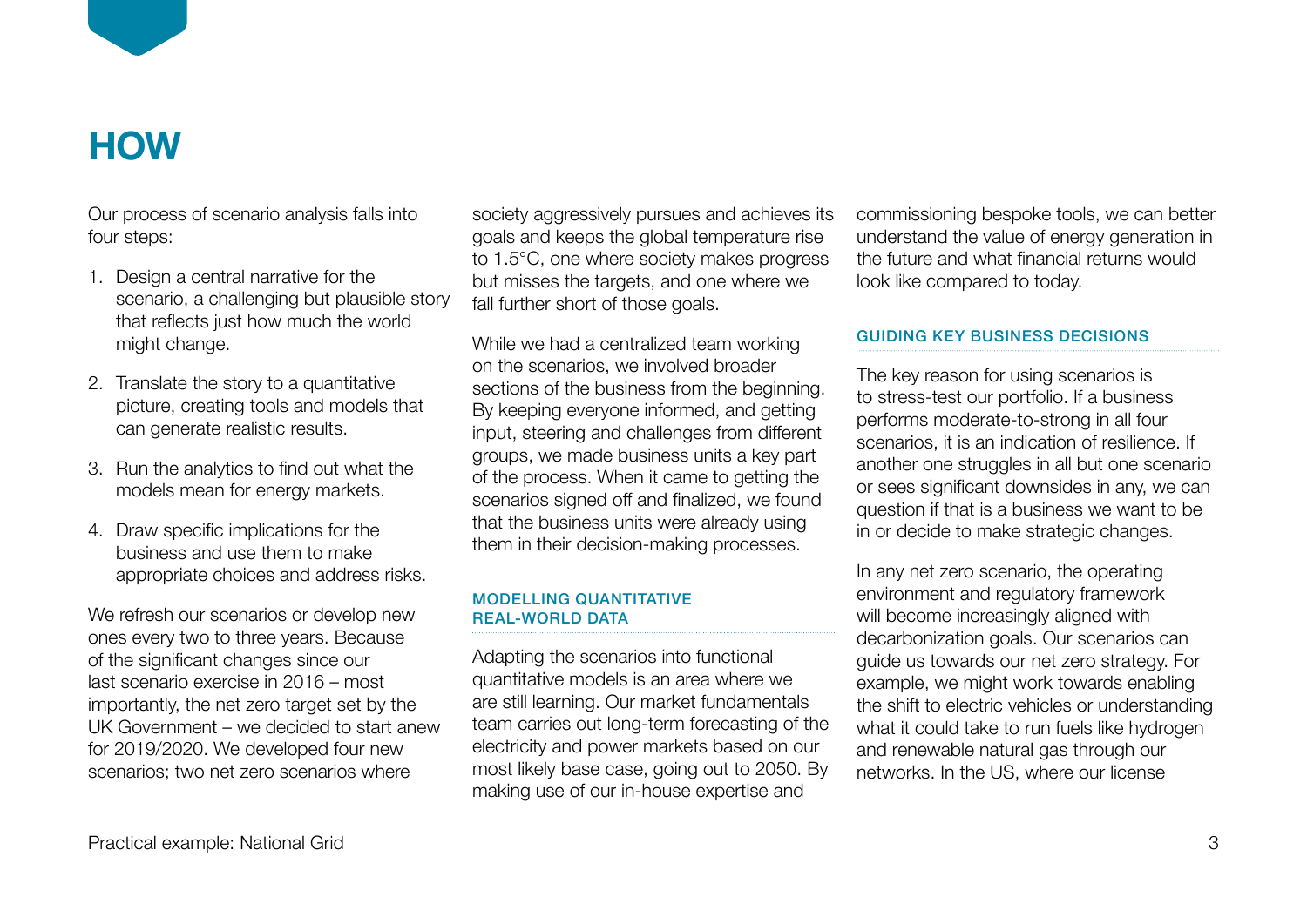allows us to own energy generation, this approach led us to acquire a leading solar and wind developer.

One of the key risks we see in all scenarios is that electricity demand will have sharper peaks, and will grow substantially as multiple sectors shift to electrify and to decarbonize. Our business units have been working together to understand how we can anticipate those changes and manage and invest in our networks to make sure they are fit for purpose in the future.

Unlike our stakeholder-run Future Energy Scenarios, the scenario analysis is not published externally. Instead, we use it internally for strategic and risk management purposes. However, it does provide useful information for our investors. In our 2019/2020 TCFD disclosure we used two of our scenarios to compare the key risks we would face in a 1.5°C vs a 4°C temperature rise. The full TCFD disclosure is available in our [Annual Report](https://www.nationalgrid.com/document/133101/download) alongside our commitment to being a responsible business.

## **TOP TIPS**

#### MAKE YOUR SCENARIOS EASY TO **CONCEPTUALIZE**

If scenarios are clear and memorable, people will use them more effectively. Make each a distinct narrative and keep to a limited number – we chose four.

#### GET EVERYONE ON THE SAME PAGE

A project will only succeed if everyone understands what the scenarios are, and what they are not. Ultimately, they do not forecast the future; they provide insight to guide our decisions.

#### COMMISSION BESPOKE TOOLS

Quantitative models are vital to show the real-world implications of decisions. While we had in-house capacity to model electricity markets, we commissioned external experts to design bespoke tools for gas markets.